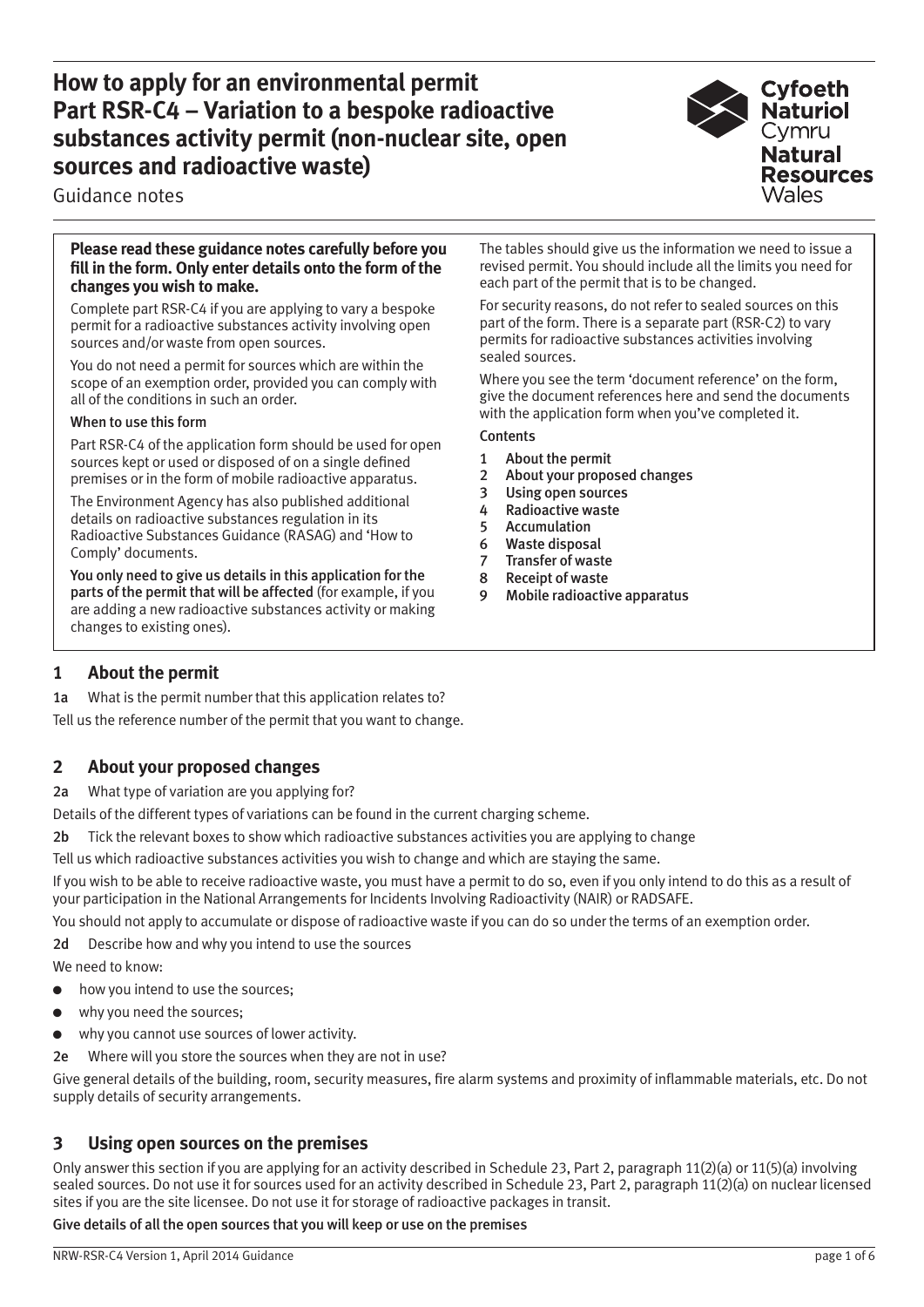# **3 Using open sources on the premises, continued**

Users must apply the principles of best available techniques (BAT) to ensure that they hold only the types and quantities of radioactive material which are reasonably necessary for them to carry out their activities.

Do not include sources kept in packages which are stored in the course of a journey – you should use part RSR-C2.

List all open sources that you want permitted for these premises:

- in order, starting with the highest-activity material and finishing with the lowest-activity material;
- excluding exempt sources.

Where you use small amounts (for example, a few megabecquerels) of similar radionuclides you can opt to permit them as a group. This will give you flexibility. We will include the following open-source groups in new-style permits:

| Total alpha-emitting radionuclides      | Total beta/gamma $(t1/2)1 y$                              |
|-----------------------------------------|-----------------------------------------------------------|
| Total beta/gamma-emitting radionuclides | lodine radionuclides                                      |
| Total positron-emitting radionuclides   | Carbon-14, tritium                                        |
| Total radionuclides                     | Carbon-14, tritium, iodine-125, phosphorus-32, sulphur-35 |
| Total beta/gamma $(t1/2 \cdot 1$ day)   | Thorium natural                                           |
| Total beta/gamma $(t1/2 1-10$ days)     | Uranium - depleted or natural                             |
| Total beta/gamma $(t1/2 10$ days-1 y)   | Uranium – enriched                                        |

'Total' means not specified separately.

'Beta/gamma' includes electron capture and auger emission radionuclides.

For example, if you intend to use up to 10 MBq sulphur-35, 5 MBq iodine-125 and 15 MBq phosphorus-32, you can list them as carbon-14, tritium, iodine-125, phosphorus-32, sulphur-35 with a maximum activity 30 MBq.

We will not normally issue permits with different groups in from those listed. If you need to use a different grouping of radionuclides you should include a document giving your proposal and reasons with the application.

You do not need to include radionuclides which are present as a result of radioactive decay of the listed radionuclides.

#### Using becquerels

You should list activity in SI units (becquerels). Write the prefix kilo-, mega-, giga-, tera- or peta- clearly (in full) to minimise the risk of error.

#### Rounding up substances of nominal activity

If you use radioactive substances of nominal activity (particularly with radionuclides of short half-life), you may round up the figure to ensure you do not risk exceeding your registered limit (even temporarily). If you do round up a figure, please make sure you say how and where you have done this.

### **4 Radioactive waste**

Very low-level waste (VLLW) means:

 $\bullet$  radioactive waste which can be disposed of with municipal, commercial or industrial waste, each 0.1m<sup>3</sup> of waste containing less than 400 kilobecquerels (kBq) of total activity and single items containing less than 40 kBq of total activity.

For wastes containing carbon-14 or hydrogen-3 (tritium):

- $\bullet$  in each 0.1m<sup>3</sup>, the activity limit is 4,000 kBq for carbon-14 and hydrogen-3 (tritium) taken together; and
- for any single item, the activity limit is 400 kBq for carbon-4 and hydrogen-3 (tritium) taken together.

Note that in assessing whether radioactive waste can be disposed of with municipal, commercial or industrial waste, the nonradioactive properties of the waste must be considered.

We will not permit direct inputs of radioactive waste to groundwater (for example, a discharge to a borehole that extends down to or into the water table). If you are proposing to dispose of radioactive waste into the ground (for example, a discharge to a soakaway that is not directly connected to the saturated zone):

- you should also tell us about any non-radioactive pollutants in the waste;
- we strongly advise you to talk to us before completing this form.

We may permit an environmental study involving the discharge of radioactive material to groundwater subject to strict controls and provided it is for scientific purposes to characterise, protect or remediate bodies of water.

4a Enclose your assessment of how you plan to use the 'best available techniques' to reduce the amount of radioactive waste you have to dispose of

'Best available techniques' (BAT) replaces and is equivalent to the former requirement to assess 'best practicable means' (BPM).

You should describe how you will use BAT for the following aspects, as far as they are relevant to you:

(a) to minimise the activity of radioactive material kept or used on the premises;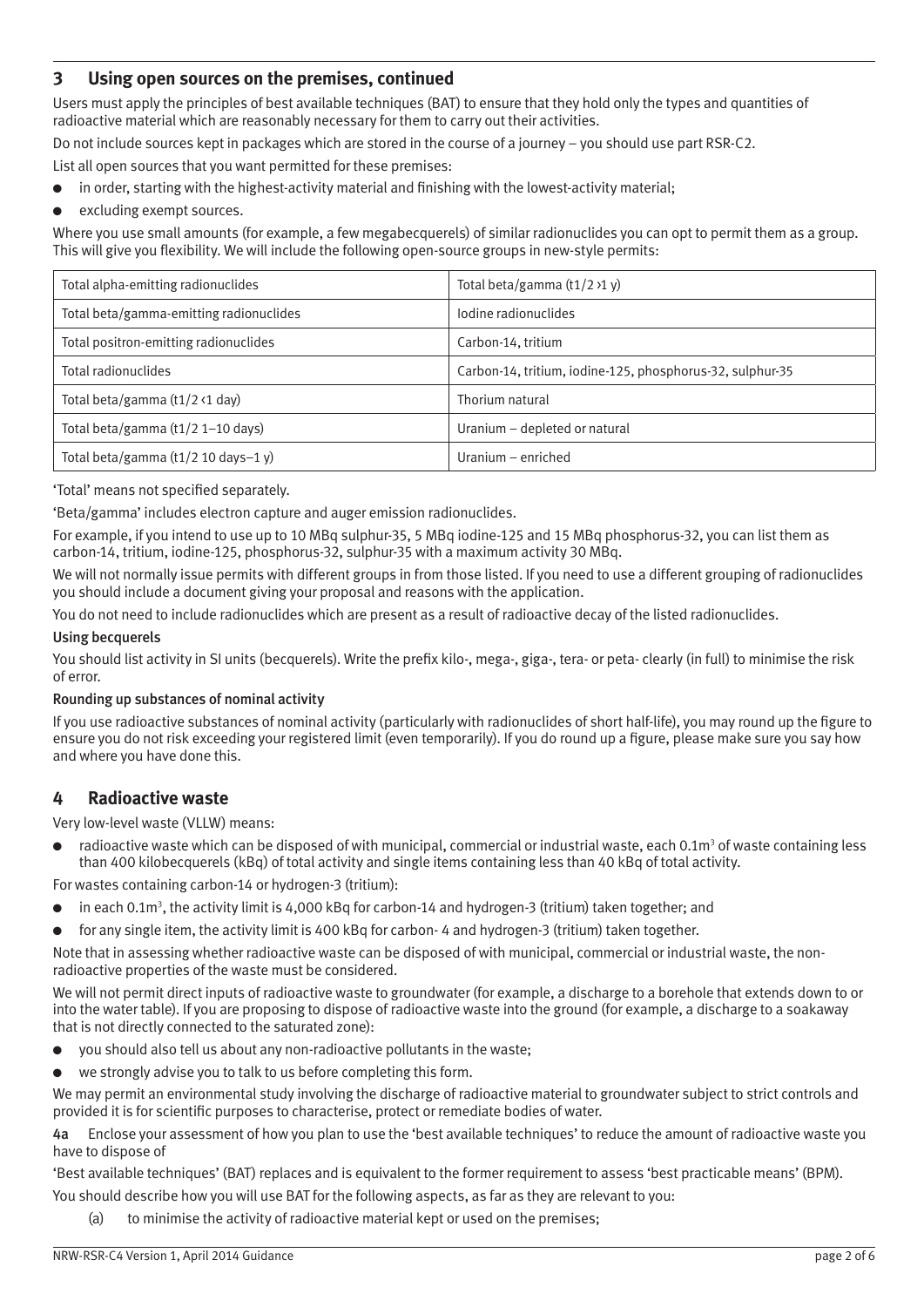### **4 Radioactive waste, continued**

- (b) to minimise the period over which radioactive waste is accumulated;
- (c) to minimise the activity of radioactive waste produced on the premises that will need to be disposed of on or from the premises;
- (d) to minimise the activity of gaseous and aqueous radioactive waste disposed of by discharge to the environment;
- (e) to minimise the volume of radioactive waste disposed of by transfer to other premises; and
- (f) to dispose of radioactive waste at times, in a form, and in a manner so as to minimise the radiological effects on the environment and members of the public.

You should be aware that permits for open source use and disposal also contain other requirements for use of BAT, which you should be prepared to comply with.

4b Do you have an emergency role under the National Arrangements for Incidents Involving Radioactivity (NAIR) or RADSAFE schemes?

You can find more information about these schemes by searching the internet.

4c Do you want us to include the standard conditions for organisations taking part in NAIR or RADSAFE on this permit?

If you are a NAIR or RADSAFE respondent we can include in your permit conditions which would enable you to accumulate and dispose of radioactive waste collected as part of the scheme.

### **5 Accumulation of radioactive waste from open sources**

5a Why do you plan to accumulate radioactive waste?

Explain why you want to accumulate waste from open sources. You should put in place procedures to reduce the amount of waste you accumulate as far as is practical. Our RASAG guidance contains information on accumulation of waste.

#### 5b How do you plan to accumulate radioactive waste?

Explain what facilities and controls you will use to accumulate waste from open sources. Give details of what controls you will use to help keep the waste safe; for example, security, fire alarms, procedures for preventing fires.

5c Give the chemical and physical details of the radioactive waste

Describe the types of waste from open sources and what it is made from or composed of.

5d How will you measure the activity of all the types of the radioactive waste?

Outline the principal steps in the estimation or analysis of waste from open sources, including type of radiation detection; for example, liquid scintillation counter.

5e, 5g, 5i Give the following details of all the gaseous, aqueous or organic liquid waste you will accumulate

Give the maximum activity and volume of the relevant waste types you will hold at any one time. Also give the maximum time you will hold the waste for. Different radionuclides or types of waste may need different periods.

#### Very low-level solid waste accumulation

5k Give the following details of all the very low-level waste (VLLW) you will accumulate

The normal accumulation period permitted for VLLW is two weeks as it is usually disposed of with normal regular refuse collections. If you need longer before you dispose of it you should tell us why you need the extra time.

#### Low-level solid waste other than VLLW

5l Give the following details of all low-level waste you will accumulate

Give the maximum activity and volume of the LLW other than VLLW you will hold at any one time. Also give the maximum time you will hold the waste for. Different radionuclides or types of waste may need different periods.

## **6 Waste disposal**

#### Discharge of radioactive gas or aqueous liquid and incineration of waste on the premises

6a Provide a description of your arrangements for disposing of radioactive waste by the above means

Explain the arrangements you have made to dispose of your radioactive waste gases or liquids or incinerate solid or organic liquid waste on the premises. You should describe the disposal routes you intend to use and why you have chosen those. Note question 4a requires a description of your use of best available techniques and 6c disposal details for radiological assessment.

6b Indicate which discharge points or routes you plan to use

We need to know which routes to permit.

6c Provide your assessment of the risk of radiation from the waste you plan to discharge

This is called a 'radiological assessment'.

You should assess the potential dose of radiation to the individuals who are likely to receive the highest radiation dose but are not involved in your work with radioactive substances. You must show your calculations.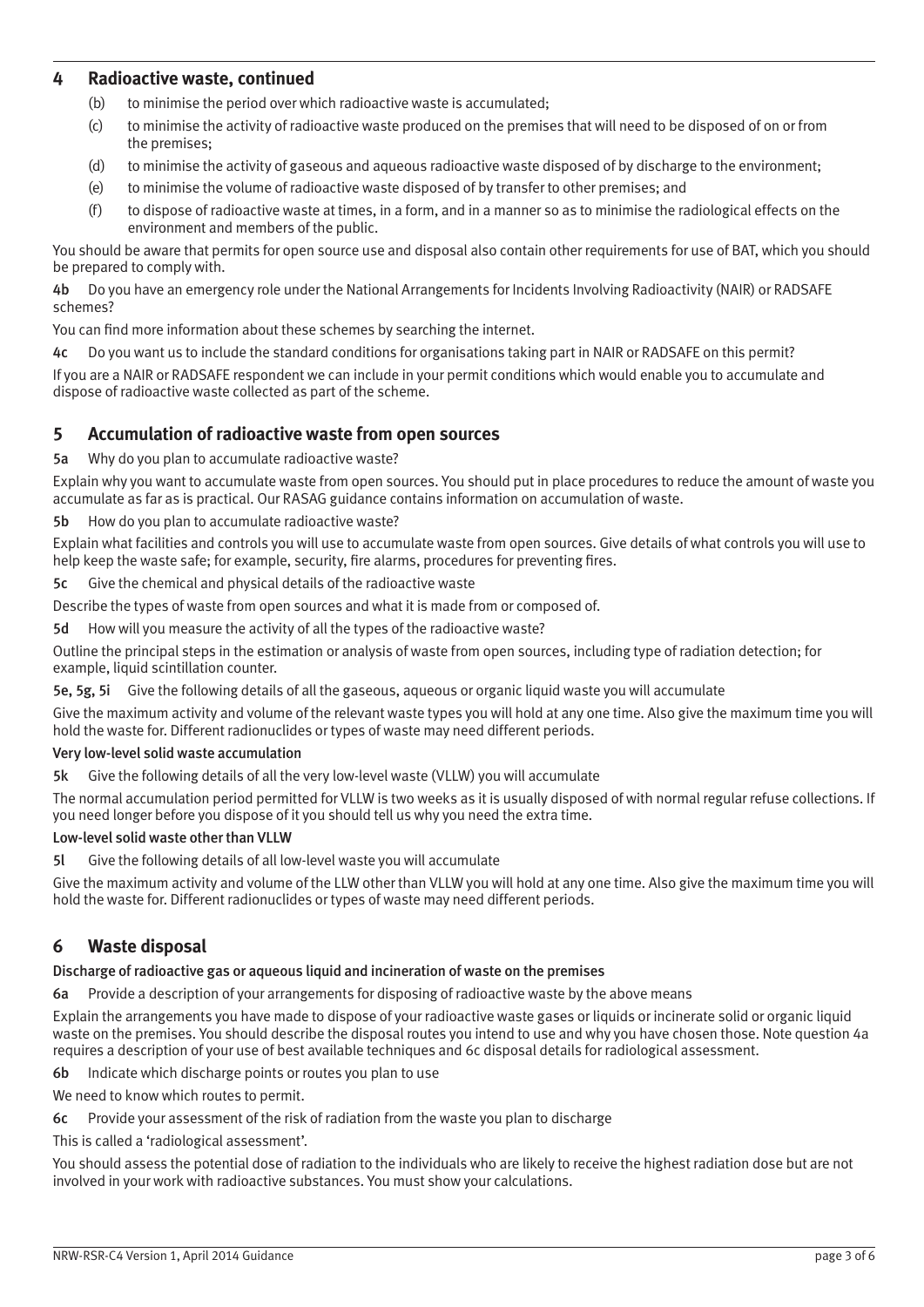## **6 Waste disposal, continued**

- For each gaseous discharge point you should give details of:
- the height of the discharge point above the ground;
- the height of the discharge point above the highest part of the nearest building;
- the rate that gases are discharged:
- details of any filters on the discharge system;
- how you plan to measure or assess the activity of the waste:

the number of days a year you intend to make discharges.

For each aqueous discharge route you should give details (as relevant) of:

- the name of any water body you plan to release into:
- $\bullet$  whether any water body is a lake, pond or estuary;
- the ordnance survey national grid reference of the discharge point;
- the name and ordnance survey national grid reference of any sewage treatment works receiving the discharge;
- the total volume of water you plan to release;
- how you plan to measure or assess the activity of the waste;
- the number of days a year you intend to make discharges;
- details of disposal of any sludges or solids resulting from aqueous waste.

For each incinerator on your premises to be used for radioactive waste you should give details of:

- the Natural Resources Wales reference number of the environmental permit;
- the height of the discharge point above the ground:
- the height of the discharge point above the highest part of the nearest building;
- details of any filters on the discharge system:
- the maximum volumes of organic liquid and solid wastes that you plan to burn in a day and a month;
- the number of days a year you plan to make discharges;
- how you plan to measure or assess the activity of ash and the solids from your filter system;
- how you plan to dispose of ash and the solids from your filter system.

You may describe and quantify your assessment of the radiological impact of the waste management practices you propose in ways which best suit you and your circumstances. But you must make clear the approach you have adopted, any underpinning assumptions and the dose estimates you conclude.

The Environment Agency has developed an initial radiological assessment tool which we use when determining applications. The underpinning science is published and freely available in the following documents:

Science Report SC030162 Initial Radiological Assessment Methodology – Part 1 User Report April 2006 http://publications. environment-agency.gov.uk/epages/eapublications.storefront – search on ISBN 1844325423.

Science Report SC030162 Initial Radiological Assessment Methodology – Part 2 Methods and Input Data April 2006 http:// publications.environment-agency.gov.uk/epages/eapublications.storefront – search on ISBN 1844325431.

We use a spreadsheet tool based on this methodology which is available from your Regulatory Officer.

If you use our tool to support your application, you should confirm the input data you have used and the output from the tool. Providing a hard copy of the completed spreadsheet is the most straightforward way to do that.

We use the tool to do a screening assessment for the impact on both human health and non-human species. You need not include an estimate of the impact on non-human species in your application; we will continue to do that, so that we can confirm that the combined challenges to relevant sites are not significant.

6d State the limits you need for discharge of all gaseous waste

You should give the daily and annual maximums for each radionuclide or group of radionuclides.

- 6e State the limits you need for discharge of all aqueous waste
- You should give the monthly maximum for each radionuclide or group of radionuclides.

#### Disposal of waste by incineration on the premises

6f What type(s) of incinerator do you have on the premises?

Give the make, model number, capacity and date of installation.

- 6g What will you do if your incinerator breaks down?
- You should state your plans, including what will happen to waste already created.

6h Give the following details of all organic liquid and solid waste you will incinerate

You should give the daily and annual maximums for each radionuclide or group of radionuclides.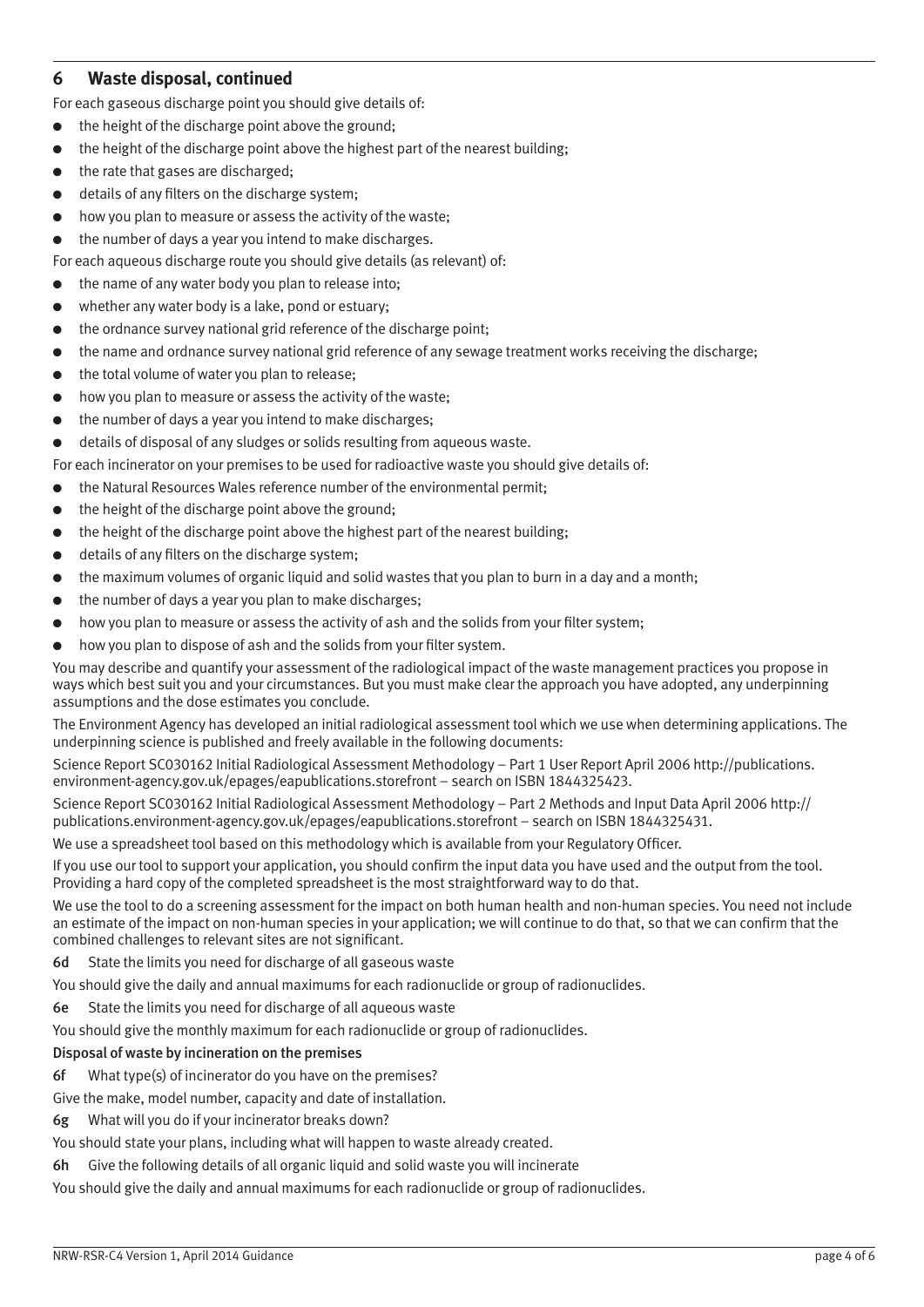## **7 Transfer of waste to another person**

#### Organic liquid and solid waste

The operator consigning organic liquid and solid waste (excluding VLLW) must have in place contracts with a waste disposal/storage company or companies to dispose of all of the waste. (It is acceptable to establish a contract or contracts with a waste disposal company. It is not necessary to specify any particular site which will receive the waste.) These contracts and transfer records should be available for inspection by Natural Resources Wales, either at the application stage or any subsequent stage of regulatory activity.

You should provide evidence that you have contractual arrangements in place to do this, or, where disposal may not take place for some time, that such contractual arrangements can be put in place. This may take the form of a letter of agreement in principle from a waste recipient to accept waste.

To ensure the previous level of transparency under RSA 93 is maintained, we will include in new permits for sites that receive waste for final disposal a condition requiring operators to inform their local authority before they first receive waste from any new consignor. This condition will also be added to existing permits before operator of such disposal facilities accept radioactive waste from a new consignor. Operators should inform the local authority of the origin and nature of the radioactive waste before the first waste is received from a new consignor.

7a Provide a description of your arrangements for transferring radioactive waste to another person

Explain the arrangements you have made to transfer your radioactive waste to another person. You should describe the waste types, how and why they arise, why you have chosen those, who you intend to transfer the waste to and what you expect them to do with it.

7b Give the following details of your plans to transfer all organic liquid waste

You should give the annual maximum for each radionuclide or group of radionuclides.

7c Give the following details of your plans to transfer all solid waste excluding VLLW

You should give the specified information for each radionuclide or group of radionuclides.

7e Describe contingency arrangements should your planned transfer routes for organic liquid or solid waste become unavailable

You should state your plans, including what will happen to waste already created.

7f Do you intend to transfer solid waste (excluding VLLW) to a landfill site?

Answer 'Yes' if you wish to dispose of solid waste (excluding VLLW) to a named landfill with its own permit to receive radioactive waste. If you do then we will contact you for further details of your proposal. You will need to show that your waste is within the types permitted to be received at the site. If you have a special precautions burial authorisation and need to vary it answer 'Yes' and we will contact you to discuss. Otherwise answer 'No'.

#### Disposal of organic liquid or solid waste by other means

7g Describe any other method you intend to use to dispose of liquid organic or solid waste

Attach your description and radiological assessment. The radiological assessment should cover the same points as the guidance in section 6.

#### Disposal of very low-level waste

7h What is the maximum amount of very low-level waste (VLLW) you plan to dispose of in a month with your normal rubbish? You should give us this in cubic metres.

In a few cases (where volumes of VLLW exceed 50 m<sup>3</sup> per year, e.g. major decontamination of a former radium luminising site), it is necessary for different limits and further consideration to be given to disposal of VLLW. Our guidance on disposing of radioactive waste to landfill gives more details.

7i Tell us how you plan to dispose of the VLLW

If permitted, you may dispose of VLLW to any suitable disposal route.

#### Disposal of solid wastes by transfer for the purposes of final disposal at the Low-Level Waste Repository (LLWR) at Drigg

7j Confirm that you have attached a document of agreement from the site operator to receive your waste

This should be from the LLWR operator if disposal is directly there, or an intermediate site operator if the waste is to be pre-treated before going to the LLWR.

7k Will any consignment of waste for the LLWR contain alpha-emitting radionuclides in excess of 4 gigabecquerels per tonne or all other radionuclides in excess of 12 gigabecquerels per tonne?

We will not permit disposals above these levels.

7l What is the chemical and physical nature of the waste for the LLWR?

Give a general description. You will need to comply with the conditions of the LLWR operator.

7m What is the maximum annual disposal activity (at the time of transfer) for the LLWR for each of the following?

You should give a value for each radionuclide or group of radionuclides listed in the table. Enter zero if none.